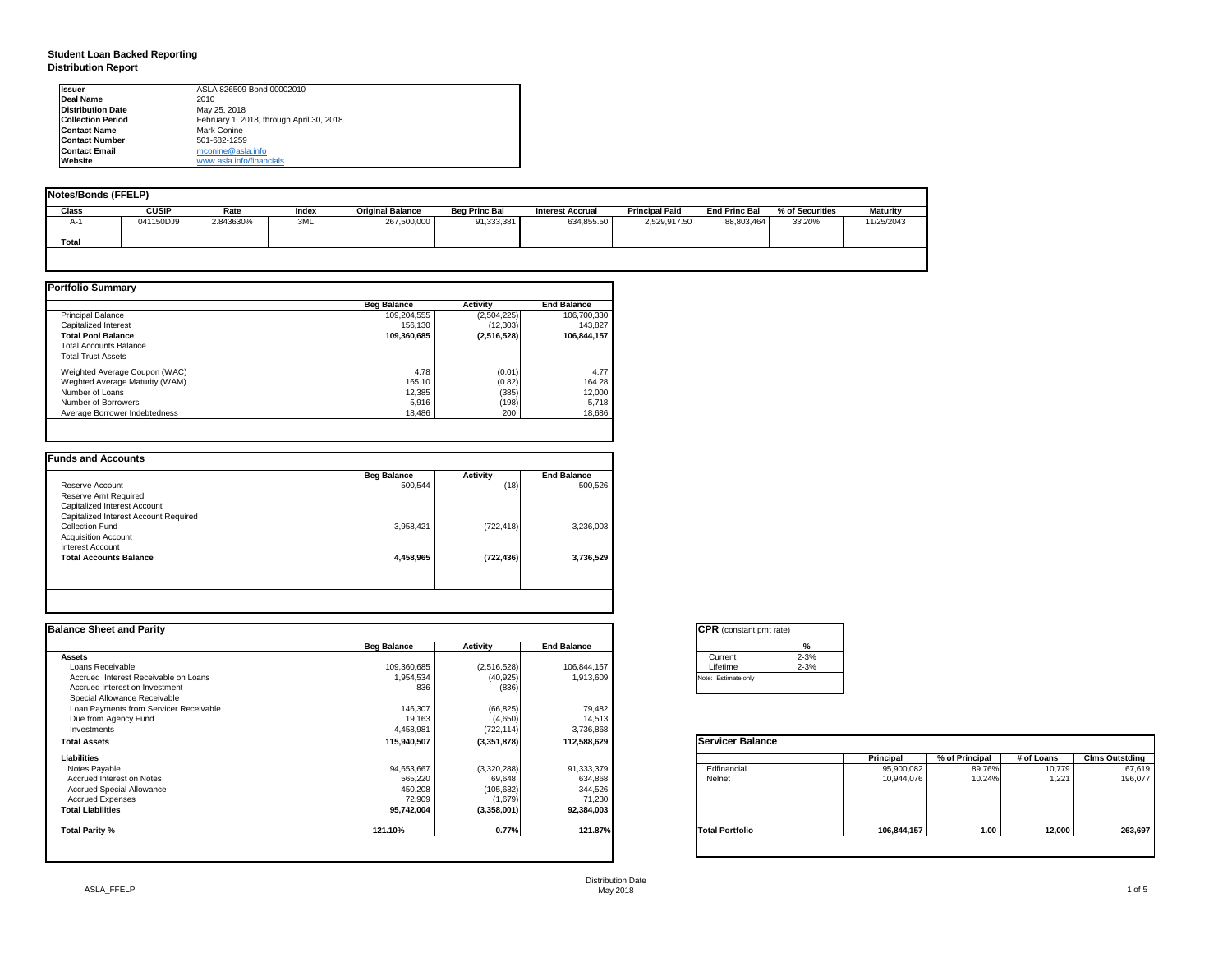# **Student Loan Backed Reporting Distribution Report**

|                         |                  | # of Loans    |                  | <b>Principal</b> |                  | % of Principal |                  | <b>WAC</b>    |                  | <b>WARM</b>   |
|-------------------------|------------------|---------------|------------------|------------------|------------------|----------------|------------------|---------------|------------------|---------------|
|                         | <b>Beginning</b> | <b>Ending</b> | <b>Beginning</b> | <b>Ending</b>    | <b>Beginning</b> | <b>Ending</b>  | <b>Beginning</b> | <b>Ending</b> | <b>Beginning</b> | <b>Ending</b> |
| In School               |                  |               | 18,133           | 18,133           | 0.02%            | 0.02%          | 4.44             | 4.44          | 113.10           | 113.10        |
| Grace                   |                  |               | 7,874            | 2,625            | 0.01%            | 0.00%          | 3.28             | 3.28          | 120.00           | 120.00        |
| Repayment               |                  |               |                  |                  |                  |                |                  |               |                  |               |
| Current                 | 8,881            | 8,829         | 84,074,863       | 84,134,370       | 76.88%           | 78.74%         | 4.70             | 4.71          | 168.97           | 168.30        |
| 31-60 Days Delinquent   | 348              | 319           | 2,850,693        | 2,348,609        | 2.61%            | 2.20%          | 5.04             | 4.87          | 158.32           | 161.77        |
| 61-90 Days Delinquent   | 208              | 233           | 1,273,141        | 2,253,492        | 1.16%            | 2.11%          | 4.92             | 5.11          | 137.80           | 167.54        |
| 91-120 Days Delingent   | 130              | 130           | 932,527          | 699,852          | 0.85%            | 0.66%          | 4.87             | 5.29          | 153.96           | 129.50        |
| 121-180 Days Delinquent | 527              | 213           | 3,661,095        | 1,461,732        | 3.35%            | 1.37%          | 4.85             | 4.81          | 131.04           | 153.88        |
| 181-270 Days Delinquent | 157              | 369           | 1,203,824        | 2,416,709        | 1.10%            | 2.26%          | 4.83             | 4.81          | 133.63           | 132.83        |
| 271+ Days Delinquent    | 39               | 59            | 176,615          | 331,499          | 0.16%            | 0.31%          | 5.18             | 5.11          | 104.63           | 116.88        |
| <b>Total Repayment</b>  | 10,290           | 10, 152       | 94, 172, 757     | 93,646,263       | 86.11%           | 87.65%         | 4.72             | 4.73          | 166.49           | 166.58        |
| Forbearance             | 1,133            | 907           | 8,875,246        | 7,052,055        | 8.12%            | 6.60%          | 5.14             | 4.96          | 146.10           | 141.63        |
| Deferment               | 926              | 901           | 5,895,215        | 5,861,384        | 5.39%            | 5.49%          | 5.07             | 5.07          | 155.68           | 157.21        |
| Claims in Progress      | 24               | 31            | 386,209          | 263,697          | 0.35%            | 0.25%          | 4.49             | 6.71          | 110.55           | 111.29        |
| <b>Claims Denied</b>    |                  |               | 5,249            |                  | 0.005%           |                | 3.28             |               | 73.00            |               |
| <b>Total Portfolio</b>  | 12,385           | 12,000        | 109,360,685      | 106,844,157      | 100.00%          | 100.00%        | 4.77             | 4.77          | 164.34           | 164.28        |

| <b>Delinguency Status</b>           |                  |               |                  |                  |                  |                |                  |               |                  |               |  |
|-------------------------------------|------------------|---------------|------------------|------------------|------------------|----------------|------------------|---------------|------------------|---------------|--|
|                                     |                  | # of Loans    |                  | <b>Principal</b> |                  | % of Principal |                  | <b>WAC</b>    |                  | <b>WARM</b>   |  |
|                                     | <b>Beginning</b> | <b>Ending</b> | <b>Beginning</b> | <b>Ending</b>    | <b>Beginning</b> | <b>Ending</b>  | <b>Beginning</b> | <b>Ending</b> | <b>Beginning</b> | <b>Ending</b> |  |
| Current                             | 8,881            | 8,829         | 84,074,863       | 84,134,370       | 89.28%           | 89.84%         | 4.70             | 4.71          | 168.97           | 168.30        |  |
| 31-60 Days Delinquent               | 348              | 319           | 2,850,693        | 2,348,609        | 3.03%            | 2.51%          | 5.04             | 4.87          | 158.32           | 161.77        |  |
| 61-90 Days Delinquent               | 208              | 233           | 1,273,141        | 2,253,492        | 1.35%            | 2.41%          | 4.92             | 5.11          | 137.80           | 167.54        |  |
| 91-120 Days Delingent               | 130              | 130           | 932,527          | 699,852          | 0.99%            | 0.75%          | 4.87             | 5.29          | 153.96           | 129.50        |  |
| 121-180 Days Delinquent             | 527              | 213           | 3,661,095        | 1,461,732        | 3.89%            | 1.56%          | 4.85             | 4.81          | 131.04           | 153.88        |  |
| 181-270 Days Delinquent             | 157              | 369           | 1,203,824        | 2,416,709        | 1.28%            | 2.58%          | 4.83             | 4.81          | 133.63           | 132.83        |  |
| 271+ Days Delinquent                |                  | 59            | 176,615          | 331,499          | 0.19%            | 0.35%          | 5.18             | 5.11          | 104.63           | 116.88        |  |
| <b>Total Portfolio in Repayment</b> | 10,290           | 10,152        | 94,172,757       | 93,646,263       | 100.00%          | 100.00%        | 4.72             | 4.73          | 166.49           | 166.58        |  |
|                                     |                  |               |                  |                  |                  |                |                  |               |                  |               |  |

| <b>Portfolio by Program Type</b> |  |  |  |
|----------------------------------|--|--|--|
|----------------------------------|--|--|--|

| Portfolio by Loan Type                  |                  |               |                  |               |                  |               |                  |        |                  |        |
|-----------------------------------------|------------------|---------------|------------------|---------------|------------------|---------------|------------------|--------|------------------|--------|
|                                         | # of Loans       |               | <b>Principal</b> |               | % of Principal   |               | <b>WAC</b>       |        | WARM             |        |
|                                         | <b>Beginning</b> | <b>Ending</b> | <b>Beginning</b> | <b>Ending</b> | <b>Beginning</b> | <b>Ending</b> | <b>Beginning</b> | Ending | <b>Beginning</b> | Ending |
| <b>Subsidized Consolidation Loans</b>   | 3,659            | 3,077         | 42,443,136       | 41,378,985    | 38.81%           | 38.73%        | 4.92             | 4.92   | 158.56           | 158.47 |
| <b>Unsubsidized Consolidation Loans</b> | 3,682            | 3,000         | 51,232,412       | 50,123,794    | 46.85%           | 46.91%        | 4.82             | 4.82   | 181.46           | 181.24 |
| <b>Subsidized Stafford Loans</b>        | 3,186            | 2,993         | 8,151,569        | 7,979,250     | 7.45%            | 7.47%         | 4.00             | 4.00   | 116.84           | 117.36 |
| <b>Unsubsidized Stafford Loans</b>      | ,774             | 1,640         | 7,157,142        | 7,006,926     | 6.54%            | 6.56%         | 4.28             | 4.28   | 133.86           | 134.34 |
| <b>PLUS/GradPLUS Loans</b>              | 82               |               | 363,365          | 339,942       | 0.33%            | 0.32%         | 6.97             | 7.03   | 90.71            | 91.40  |
| <b>SLS Loans</b>                        |                  |               | 13,062           | 15,260        | 0.01%            | 0.01%         | 4.33             | 4.33   | 138.23           | 137.23 |
| <b>Total Portfolio</b>                  | 12,385           | 10,779        | 109,360,685      | 106,844,157   | 100.00%          | 100.00%       | 4.77             | 4.77   | 164.34           | 164.28 |

| <b>Portfolio by Program Type</b>           |                  | # of Loans    |                  | <b>Principal</b> |                  | % of Principal |                  | <b>WAC</b> |                  | WARM          |  |
|--------------------------------------------|------------------|---------------|------------------|------------------|------------------|----------------|------------------|------------|------------------|---------------|--|
|                                            | <b>Beginning</b> | <b>Ending</b> | <b>Beginning</b> | <b>Ending</b>    | <b>Beginning</b> | Ending         | <b>Beginning</b> | Ending     | <b>Beginning</b> | <b>Ending</b> |  |
| Graduate / 4-Year Loans                    | 10,903           | 9,435         | 101,012,458      | 98,755,878       | 92.37%           | 92.43%         | 4.72             | 4.72       | 166.43           | 166.33        |  |
| 2-Year Loans                               | 1,274            | ,162          | 6,422,599        | 6,311,317        | 5.87%            | 5.91%          | 5.41             | 5.41       | 135.73           | 136.63        |  |
| Proprietary / Technical / Vocational Loans | 165              | 152           | 965,291          | 862,578          | 0.88%            | 0.81%          | 5.55             | 5.55       | 134.64           | 134.30        |  |
| Unknown (Consolidation) Loans              | 43               | 30            | 960,336          | 914,384          | 0.88%            | 0.86%          | 4.70             | 4.70       | 163.49           | 162.66        |  |
| <b>Other Loans</b>                         |                  |               |                  |                  |                  |                |                  |            |                  |               |  |
| <b>Total Portfolio</b>                     | 12,385           | 10,779        | 109,360,685      | 106,844,157      | 100.00%          | 100.00%        | 4.77             | 4.77       | 164.34           | 164.28        |  |
|                                            |                  |               |                  |                  |                  |                |                  |            |                  |               |  |

| <b>Portfolio Indices</b> |                  |               |                  |               |                  |               |
|--------------------------|------------------|---------------|------------------|---------------|------------------|---------------|
|                          | # of Loans       |               | <b>Principal</b> |               | % of Principal   |               |
|                          | <b>Beginning</b> | <b>Ending</b> | <b>Beginning</b> | <b>Ending</b> | <b>Beginning</b> | <b>Ending</b> |
| <b>Fixed Loans</b>       | 8,160            | 6,926         | 87,764,632       | 85,794,042    | 80.25%           | 80.30%        |
| Variable Loans           | 4,225            | 3,853         | 21,596,052       | 21,050,115    | 19.75%           | 19.70%        |
| T-Bill Loans             | 4,219            | 3,849         | 21,576,863       | 21,028,933    | 19.73%           | 19.68%        |
| <b>CMT Loans</b>         | -6               |               | 19,189           | 21,182        | 0.02%            | 0.02%         |
| <b>Total Portfolio</b>   | 12,385           | 10,779        | 109,360,685      | 106,844,157   | 100.00%          | 100.00%       |
|                          |                  |               |                  |               |                  |               |
|                          |                  |               |                  |               |                  |               |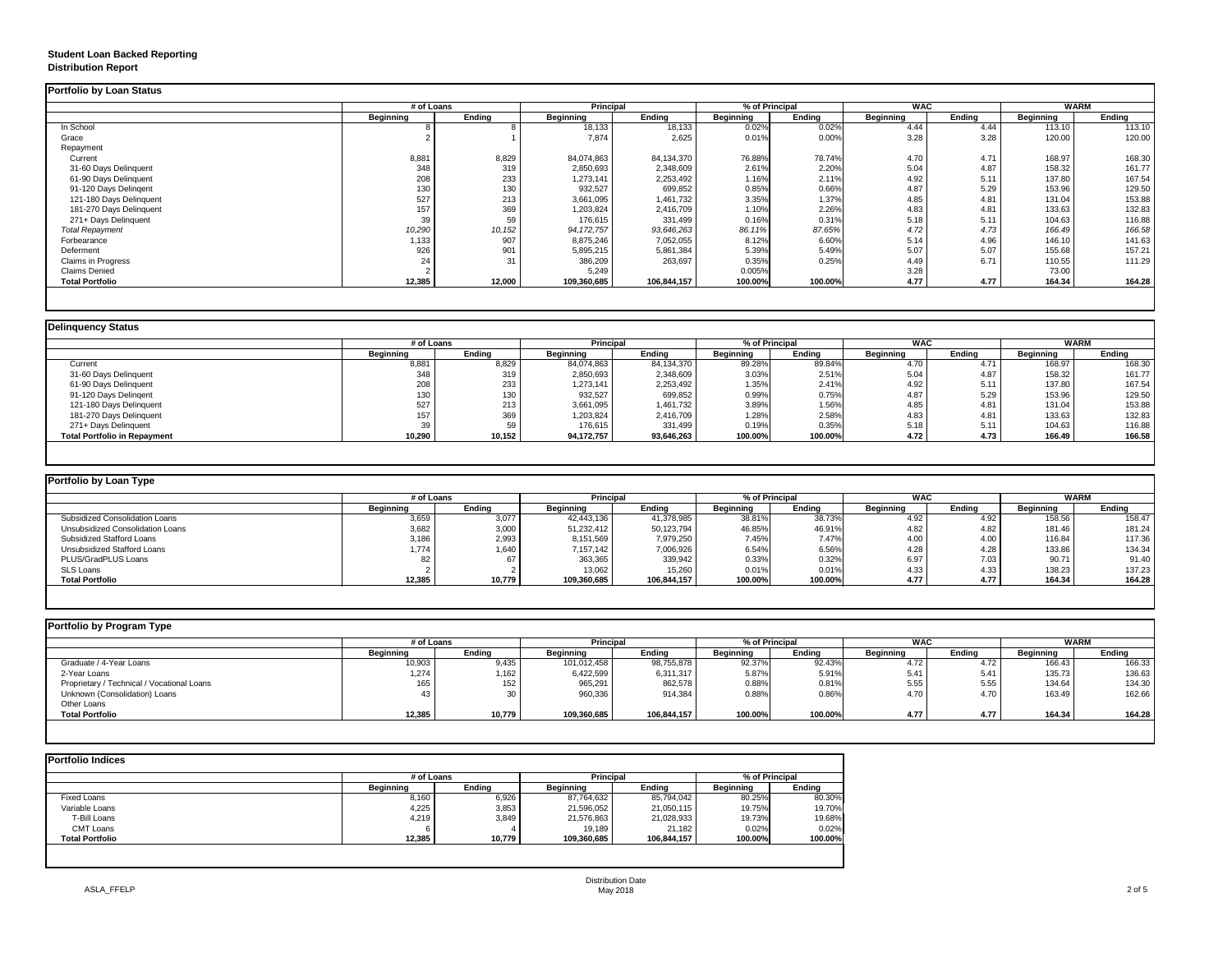**Distribution Date** May 25, 2018 **Collection Period** February 1, 2018, through April 30, 2018

## **Collection Activity**

| as of 4/30/2018 |
|-----------------|
| 3,958,421       |
| 3,819,447       |
|                 |
|                 |
| 544             |
| 4,617           |
|                 |
|                 |
|                 |
|                 |
| (170, 427)      |
|                 |
| (4, 102, 602)   |
| (273, 997)      |
|                 |
| 3,236,003       |
|                 |

| <b>Fees Due for Current Period</b> | as of 4/30/2018 |
|------------------------------------|-----------------|
| <b>Indenture Trustee Fees</b>      |                 |
| <b>Servicing Fees</b>              | 62,326          |
| <b>Administration Fees</b>         | 8,904           |
| Late Fees                          |                 |
| Other Fees                         |                 |
| <b>Total Fees</b>                  | 71,230          |
|                                    |                 |
|                                    |                 |

| <b>Cumulative Default Rate</b>                                    | as of 4/30/2018 |
|-------------------------------------------------------------------|-----------------|
|                                                                   |                 |
| <b>Current Period's Defaults</b>                                  | 496,649.16      |
| <b>Cumulative Defaults</b>                                        | 53,189,746.74   |
| Loans for which claims have been filed as of applicable month end | 1.323.065.79    |
| <b>Cumulative Default Rate</b>                                    | 21.61%          |
| Cumulative Recoveries (including reimbursements and collections)  |                 |
| <b>Payments from Guarantor</b>                                    | 52,049,453.25   |
| <b>Borrower Recoveries</b>                                        | n/a             |
| <b>Recovery Rate</b>                                              | 97.86%          |
| <b>Cumulative Net Loss</b>                                        | 1.140.293.49    |
| <b>Cumulative Net Loss</b>                                        | 0.46%           |
|                                                                   |                 |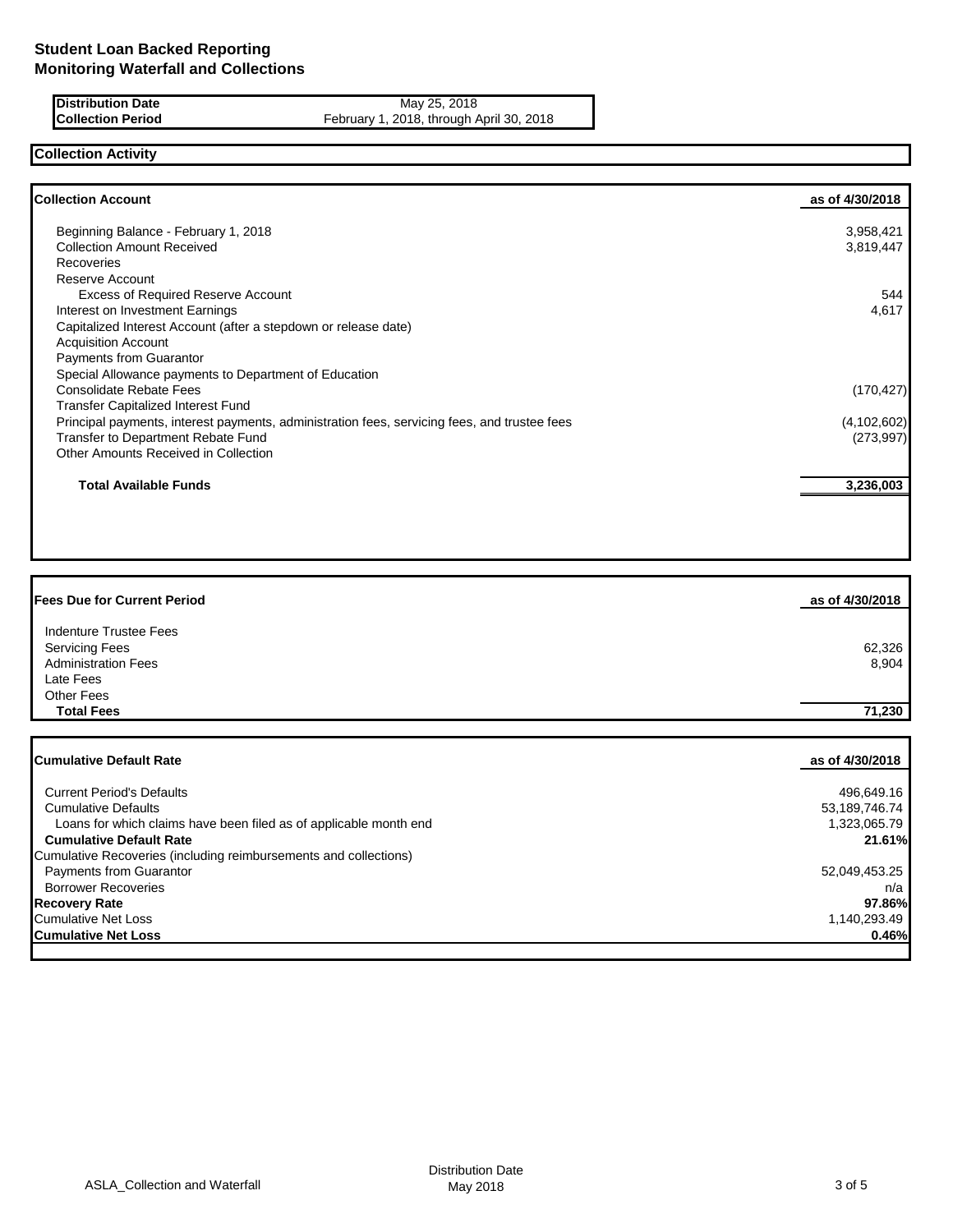## **Waterfall Activity**

| <b>Amount Due</b> | <b>Amount Remaining</b>                                                                   |
|-------------------|-------------------------------------------------------------------------------------------|
|                   | 3,236,003                                                                                 |
|                   |                                                                                           |
|                   |                                                                                           |
| 62,326            | 3,173,677                                                                                 |
| 8,904             | 3,164,773                                                                                 |
| 634,855.50        | 2,529,917                                                                                 |
|                   |                                                                                           |
| 2,529,917.50      | (0)                                                                                       |
|                   |                                                                                           |
|                   | Sixth: Reinstate the balance of the Reserve Fund up to the Specified Reserve Fund Balance |

| <b>Principal and Interest Distributions</b>    | <b>Class A-1</b> |
|------------------------------------------------|------------------|
|                                                |                  |
| <b>Quarterly Interest Due</b>                  | 634,855.50       |
| <b>Quarterly Interest Paid</b>                 | 634,855.50       |
| Interest Shortfall                             |                  |
| Interest Carryover Due                         |                  |
| Interest Carryover Paid                        |                  |
| Interest Carryover                             |                  |
| <b>Quarterly Principal Distribution Amount</b> | 2,529,917.50     |
| <b>Quarterly Principal Paid</b>                | 2,529,917.50     |
| Shortfall                                      |                  |
| <b>Total Distribution Amount</b>               | 3,164,773.00     |
|                                                |                  |